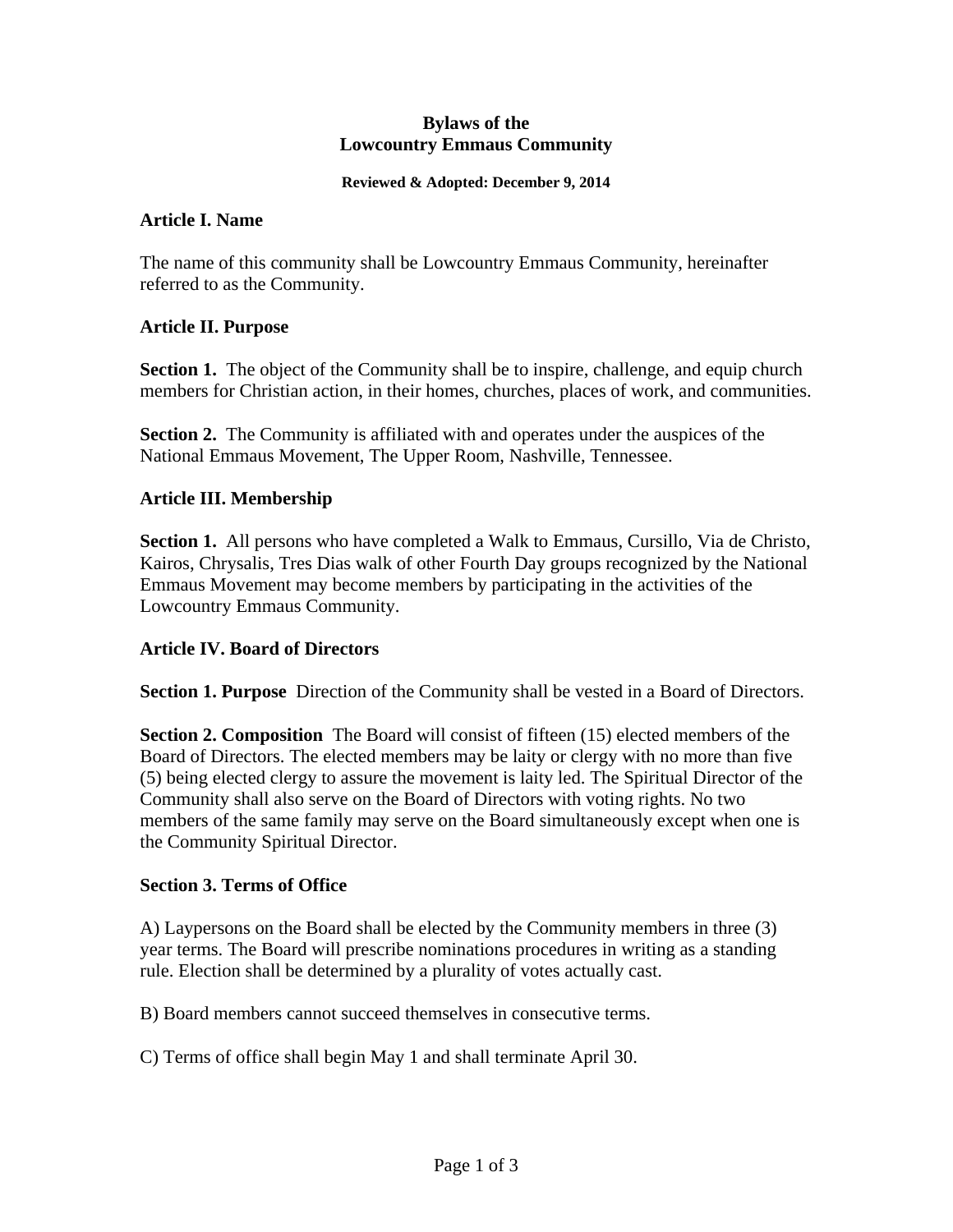D) Board members may have no more than 2 (two) unexcused absences from "Formal" meetings per year (September through May) with the third occurrence being appealed to the entire Board. In addition two consecutive unexcused absences from informal meetings (June through August), either violation will constitute withdrawal from the Board.

**Section 4. Officers** Officers shall be the Chairperson, Vice Chairperson and Secretary/Treasurer.

**Section 5. Election of Officers** Officers shall be elected annually by the Board of Directors at the beginning of the May meeting for a one year term of office effectively immediately.

**Section 6. Meetings** The Board shall meet monthly in regular meetings unless otherwise ordered by a two-thirds (2/3) vote of the Board

**Section 7. Special Meetings** Special Board Meetings may be called by the Chairperson upon his/her own initiative or when requested in writing by ten (10) members of the Board of Directors.

**Section 8. Quorum** Nine (9) members of the Board of Directors present at a duly called meeting shall constitute a quorum.

**Section 9. Spiritual Director** The Spiritual Director of the Community shall be elected by the Board of Directors at the March meeting and will take office with the new Board on May 1 of each year. An assistant may be elected to serve for one year. They will have Voice, but no vote at Board meetings.

**Section 10. Vacancies on the Board** The Board may elect persons, upon nomination by the Chairperson, to fill vacancies until the next regular election. Such persons are eligible for election by the Community at such a regular election.

# **Article V. Committees**

**Section 1.** The Board of Directors shall name Board members to chair such standing committees as the standing rules shall specify, upon recommendation of the Lay Director. The Board member then shall at their desire/need enlist members of the Community to serve as a committee to provide needed assistance, with those names turned into the Records Chair to record servanthood.

**Section 2.** The Chairperson of the Board will be an ex officio member of all standing committees.